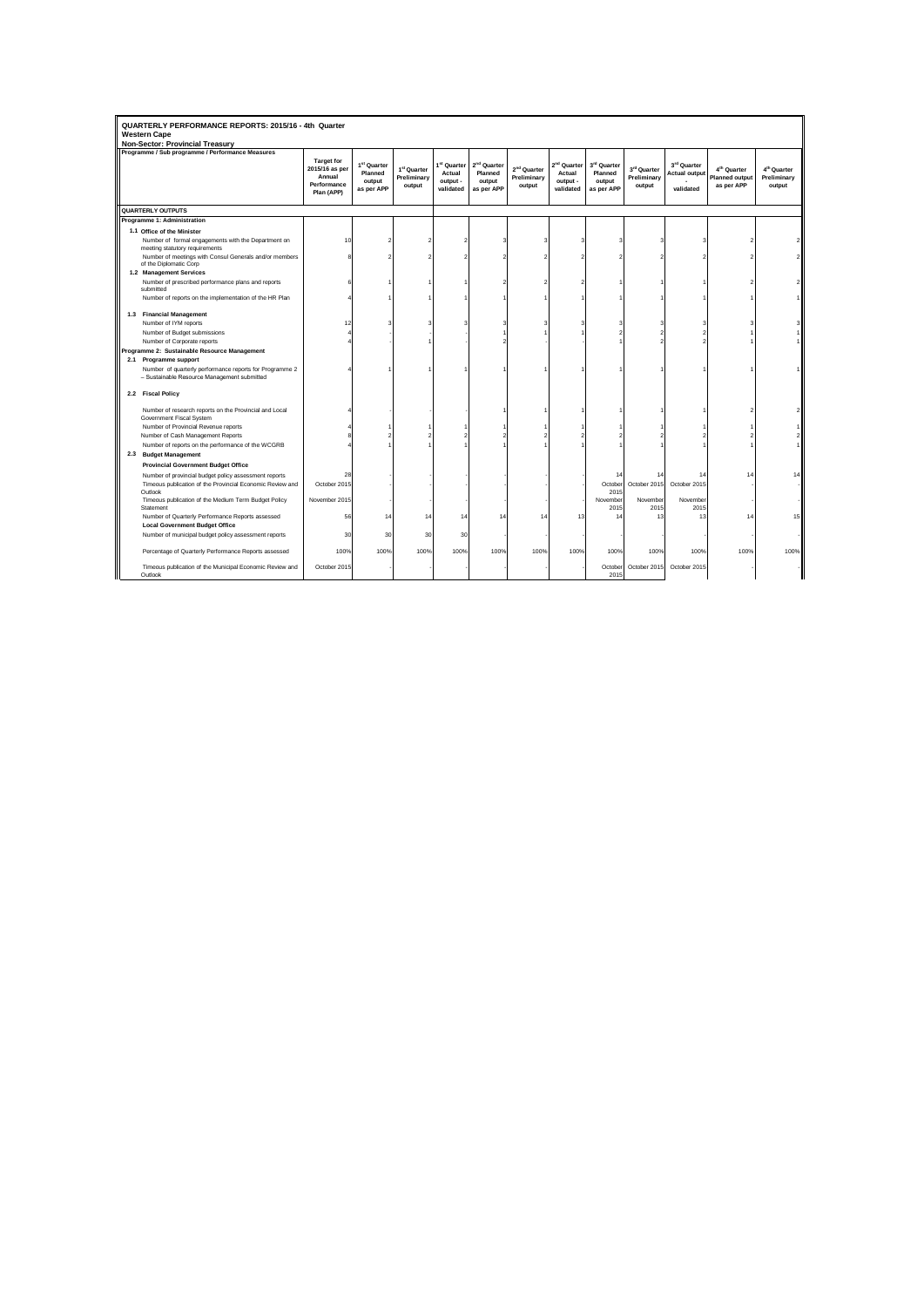| Programme / Sub programme / Performance Measures                                                            | <b>Target for</b><br>2015/16 as per<br>Annual<br>Performance<br>Plan (APP) | 1 <sup>st</sup> Quarter<br>Planned<br>output<br>as per APP | 1 <sup>st</sup> Quarter<br>Preliminary<br>output | 1 <sup>st</sup> Quarter<br>Actual<br>output -<br>validated | 2 <sup>nd</sup> Quarter<br>Planned<br>output<br>as per APP | 2 <sup>nd</sup> Quarter<br>Preliminary<br>output | 2 <sup>nd</sup> Quarter<br>Actual<br>output -<br>validated | 3rd Quarter<br>Planned<br>output<br>as per APP | 3rd Quarter<br>Preliminary<br>output | 3rd Quarter<br><b>Actual output</b><br>validated | 4 <sup>th</sup> Quarter<br><b>Planned output</b><br>as per APP | 4 <sup>th</sup> Quarter<br>Preliminary<br>output |
|-------------------------------------------------------------------------------------------------------------|----------------------------------------------------------------------------|------------------------------------------------------------|--------------------------------------------------|------------------------------------------------------------|------------------------------------------------------------|--------------------------------------------------|------------------------------------------------------------|------------------------------------------------|--------------------------------------|--------------------------------------------------|----------------------------------------------------------------|--------------------------------------------------|
| <b>Public Finance</b><br>2.4                                                                                |                                                                            |                                                            |                                                  |                                                            |                                                            |                                                  |                                                            |                                                |                                      |                                                  |                                                                |                                                  |
| <b>Provincial Government Finance</b>                                                                        |                                                                            |                                                            |                                                  |                                                            |                                                            |                                                  |                                                            |                                                |                                      |                                                  |                                                                |                                                  |
| Number of provincial budget assessment reports                                                              | 28                                                                         |                                                            |                                                  |                                                            |                                                            |                                                  |                                                            | 1 <sub>1</sub>                                 | 1 <sup>2</sup>                       | 14                                               |                                                                | 14                                               |
| Number of expenditure reviews                                                                               |                                                                            |                                                            |                                                  |                                                            |                                                            |                                                  |                                                            |                                                |                                      |                                                  |                                                                |                                                  |
| Number of quarterly reports on the implementation of the<br>budget                                          |                                                                            |                                                            |                                                  |                                                            |                                                            |                                                  |                                                            |                                                |                                      |                                                  |                                                                |                                                  |
| Local Government Finance (Groups 1 and 2)                                                                   |                                                                            |                                                            |                                                  |                                                            |                                                            |                                                  |                                                            |                                                |                                      |                                                  |                                                                |                                                  |
| Number of monthly IYM assessment reports on the<br>implementation of the municipal budget                   | 372                                                                        | 93                                                         | 93                                               | 93                                                         | 93                                                         | 93                                               | 93                                                         | 93                                             | 93                                   | 93                                               | 93                                                             | 93                                               |
| Number of Municipal budget assessment reports                                                               | 30                                                                         | 30                                                         | 30                                               | 30                                                         |                                                            |                                                  |                                                            |                                                |                                      |                                                  |                                                                |                                                  |
| Number of reports on MFMA implementation                                                                    |                                                                            |                                                            |                                                  |                                                            |                                                            |                                                  |                                                            |                                                |                                      |                                                  |                                                                |                                                  |
| Number of efficiency assessments on selected municipal                                                      |                                                                            |                                                            |                                                  |                                                            |                                                            |                                                  |                                                            |                                                |                                      |                                                  |                                                                |                                                  |
| budget expenditure items<br>Infrastructure                                                                  |                                                                            |                                                            |                                                  |                                                            |                                                            |                                                  |                                                            |                                                |                                      |                                                  |                                                                |                                                  |
| Number of asset management plans assessed                                                                   | 28                                                                         |                                                            |                                                  |                                                            | 14                                                         | 14                                               | 14                                                         |                                                |                                      |                                                  | 14                                                             | 14                                               |
| Number of Infrastructure expenditure reports assessed                                                       | 72                                                                         | 24                                                         | 22                                               | 22                                                         | 18                                                         | 20                                               | 20                                                         | 18                                             | 18                                   | 18                                               | 12                                                             | 12                                               |
| Number of infrastructure project delivery assessments                                                       | 10                                                                         |                                                            |                                                  |                                                            | 5                                                          |                                                  |                                                            |                                                |                                      |                                                  | 5                                                              |                                                  |
| <b>Business Information and Data Management</b>                                                             |                                                                            |                                                            |                                                  |                                                            |                                                            |                                                  |                                                            |                                                |                                      |                                                  |                                                                |                                                  |
| Number of datasets managed                                                                                  |                                                                            |                                                            |                                                  |                                                            |                                                            |                                                  |                                                            |                                                |                                      |                                                  |                                                                |                                                  |
| Number of budget process plans managed                                                                      |                                                                            |                                                            |                                                  |                                                            |                                                            |                                                  |                                                            |                                                |                                      |                                                  |                                                                |                                                  |
| Programme 3: Asset Management                                                                               |                                                                            |                                                            |                                                  |                                                            |                                                            |                                                  |                                                            |                                                |                                      |                                                  |                                                                |                                                  |
| 3.1 Programme support                                                                                       |                                                                            |                                                            |                                                  |                                                            |                                                            |                                                  |                                                            |                                                |                                      |                                                  |                                                                |                                                  |
| Number of quarterly performance reports for Programme 3 -                                                   |                                                                            |                                                            |                                                  |                                                            |                                                            |                                                  |                                                            |                                                |                                      |                                                  |                                                                |                                                  |
| Asset Management submitted<br>3.2 Supply Chain Management: Provincial Government                            |                                                                            |                                                            |                                                  |                                                            |                                                            |                                                  |                                                            |                                                |                                      |                                                  |                                                                |                                                  |
|                                                                                                             |                                                                            |                                                            |                                                  |                                                            |                                                            |                                                  |                                                            |                                                |                                      |                                                  |                                                                |                                                  |
| Number of departments assisted with the continuous                                                          | 13                                                                         |                                                            |                                                  |                                                            |                                                            |                                                  |                                                            |                                                |                                      |                                                  | ٩                                                              |                                                  |
| improvements of their supply chain and asset management                                                     |                                                                            |                                                            |                                                  |                                                            |                                                            |                                                  |                                                            |                                                |                                      |                                                  |                                                                |                                                  |
| Number of SCM assessment reports                                                                            | 13                                                                         |                                                            |                                                  |                                                            |                                                            |                                                  |                                                            |                                                |                                      |                                                  |                                                                |                                                  |
| Number of interventions for strategic sourcing<br>implementation                                            |                                                                            |                                                            |                                                  |                                                            |                                                            |                                                  |                                                            |                                                |                                      |                                                  |                                                                |                                                  |
| Number of supplier engagement sessions held to develop and<br>educate suppliers                             |                                                                            |                                                            |                                                  |                                                            |                                                            |                                                  |                                                            |                                                |                                      |                                                  |                                                                |                                                  |
| Supply Chain Management: Local Government                                                                   |                                                                            |                                                            |                                                  |                                                            |                                                            |                                                  |                                                            |                                                |                                      |                                                  |                                                                |                                                  |
| Number of municipal SCM and MAM Virtuous Cycle<br>assessment reports                                        | 22                                                                         |                                                            |                                                  |                                                            |                                                            |                                                  |                                                            |                                                |                                      |                                                  | 5                                                              |                                                  |
| Number of municipalities assisted with construction<br>procurement planning                                 |                                                                            |                                                            |                                                  |                                                            |                                                            |                                                  |                                                            |                                                |                                      |                                                  |                                                                |                                                  |
| Number of structured municipal training interventions                                                       | 10                                                                         |                                                            |                                                  |                                                            |                                                            |                                                  |                                                            |                                                |                                      |                                                  |                                                                |                                                  |
|                                                                                                             |                                                                            |                                                            |                                                  |                                                            |                                                            |                                                  |                                                            |                                                |                                      |                                                  |                                                                |                                                  |
| Number of municipalities assisted with supplier database and<br>asset management system integrated with FMS | 13                                                                         |                                                            |                                                  |                                                            |                                                            |                                                  |                                                            |                                                |                                      |                                                  | 13                                                             | 13                                               |
| 3.3 Supporting and Interlinked Financial Systems                                                            |                                                                            |                                                            |                                                  |                                                            |                                                            |                                                  |                                                            |                                                |                                      |                                                  |                                                                |                                                  |
| Number of institutions provided with an effective user<br>account management service                        | 125                                                                        | 125                                                        | 125                                              | 125                                                        | 125                                                        | 125                                              | 125                                                        | 125                                            | 125                                  | 125                                              | 125                                                            | 125                                              |
| Compilation and implementation of a project plan for the                                                    |                                                                            |                                                            |                                                  |                                                            |                                                            |                                                  |                                                            |                                                |                                      |                                                  |                                                                |                                                  |
| migration to the IFMS<br>Number of votes where the Integrated Procurement Solution<br>(IPS) is implemented  | 14                                                                         | 14                                                         | 14                                               | 14                                                         | 14                                                         | 14                                               | 14                                                         | 14                                             | 14                                   | 14                                               |                                                                | 14                                               |